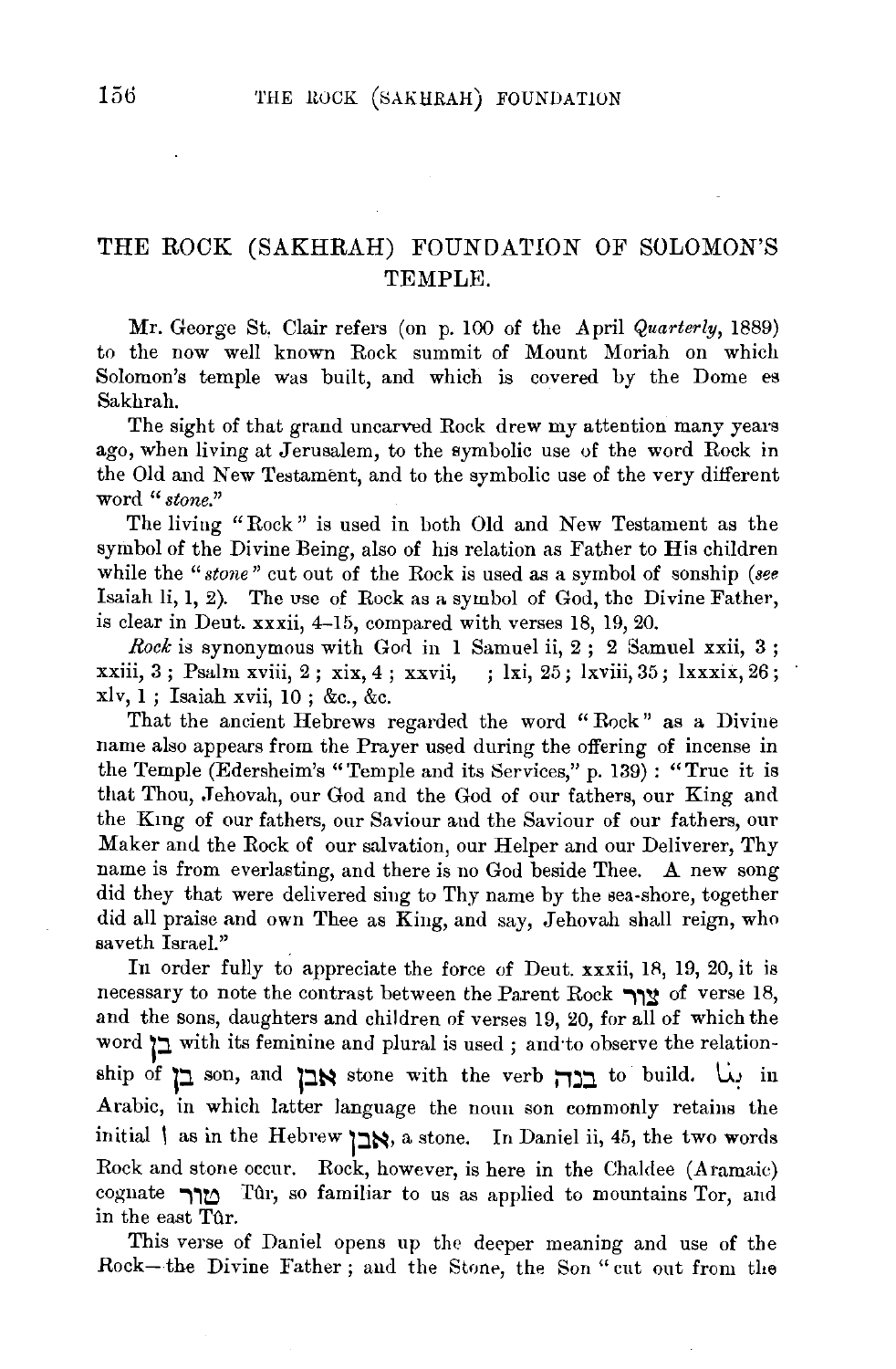rock," but not by hands, *i.e.*, without human intervention. We see, in Matthew xvi, that our Lord appropriated to Himself the Rock as the symbol of His Divinity. "Upon this *Rock* will I build my Church," when He accepted the confession of Peter, verse 16. "Thou art the Christ, the Son of the Living God." Peter was a stone אבן -- that is, a son  $\sum$ , but not the Rock  $\sum$  $\sum$ , the Divine foundation. (See 1 Cor. x, 1.)

Observe here, also, the use of the verb build : "Upon this Rock will I build my Church," and the fuller statements in Hebrews iii, 3-6; Galatians iii, 7, and other passages where our Lord the Master builder is set forth as building His heavenly house (temple) or church of living *stones,*  i.e., sons. The stone  $\sum N$  is used of the Messiah in His human nature (Genesis xlix, 24). "The stone, the shepherd of Israel" (Psalm cxviii, 22 ; Mark xxi, 42). "The stone which the builders rejected." I have, in the above, indicated the points contained in the passages referred to, and now briefly mention the subject in its connection with the building of the Temple at Jerusalem upon the foundations of the sacred living Rock.

Upon that unhewn rock was founded the wondrous superstructure: on it stood the concentric walls and courts, all built of hewn stones, let into, grafted, as it were, back again into the parent Rock; symbols of the Sonship granted to Abraham and all his believing children. There were the great stones-symbols of the Patriarchs and Apostles built around and upon the Rock, while the smaller stones representing the great family of spiritual children were used in building up the mighty enclosure walls. Each stone, great or small, was prepared beforehand-each was perfectly formed and fitted to be silently put in its destined place as part of the great whole, closely joined together without mortar or other intervening substance, and compacted perhaps by the action of water into one splendid whole around the glorious head and centre of the Rock on which they were founded.

On some other occasion I hope to notice in fuller detail the manv points of extreme interest and importance connected with the use in Holy Scripture of the words " rock," "stone," "son," "builder," and "building," and the closely-connected subject of the Temple on Mount Moriah as a type of the Church, the Temple of living stones built upon the Divine-Rock of foundation, of which the great Temple Rock is so impressive a symbol.

E. A. FINN.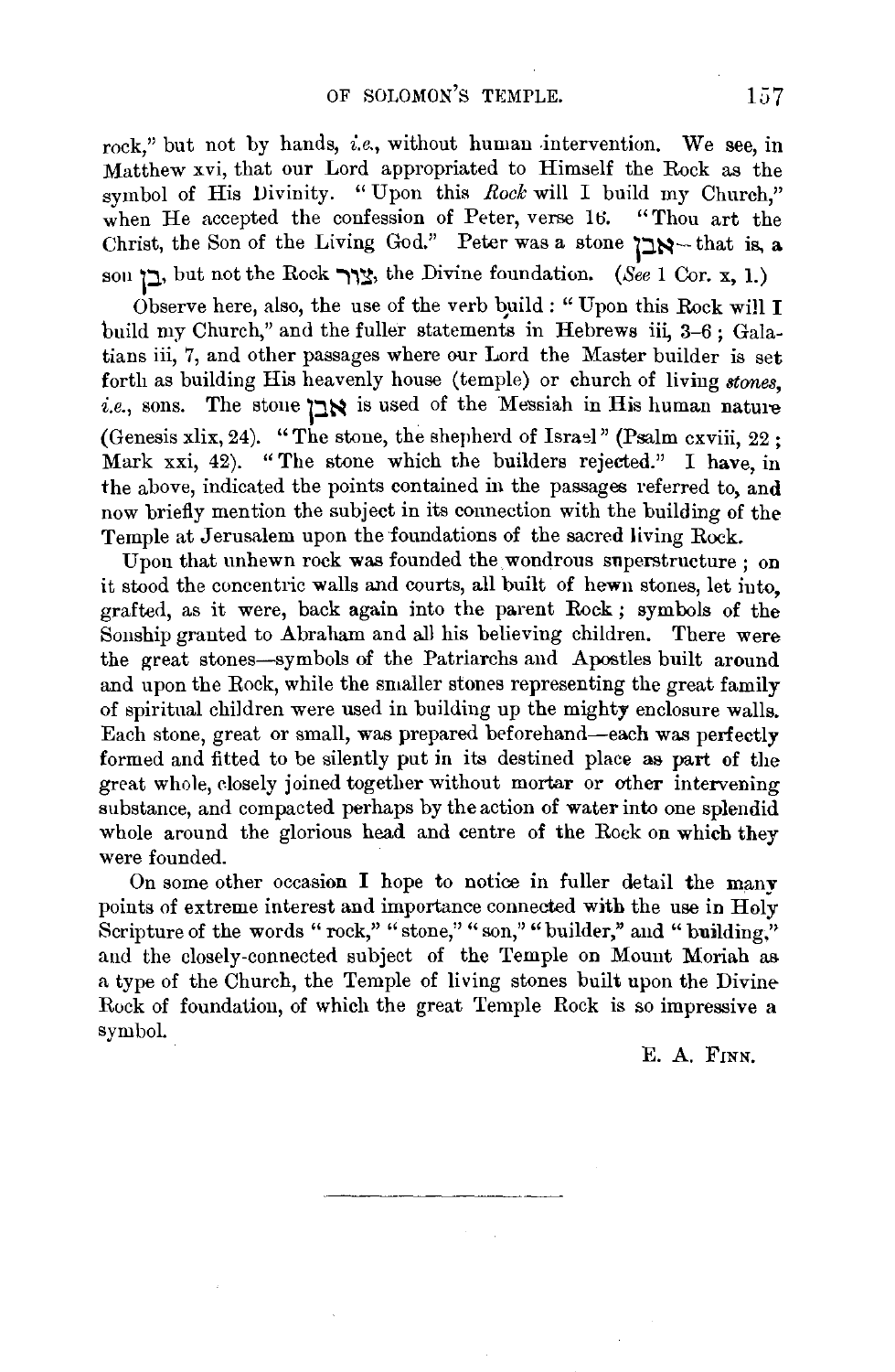## ERRATA.

APRIL "QUARTERLY STATEMENT."-LIST OF SUBSCRIPTIONS.

For General W. Flatt Noble *read* General W. Hatt Noble.

BATH LIST.

*For* Rev. T. P. Methuen *read* Mr. T. Hayes.

On pp. 53 and *65,for* north-east corner *read* north-west corner.